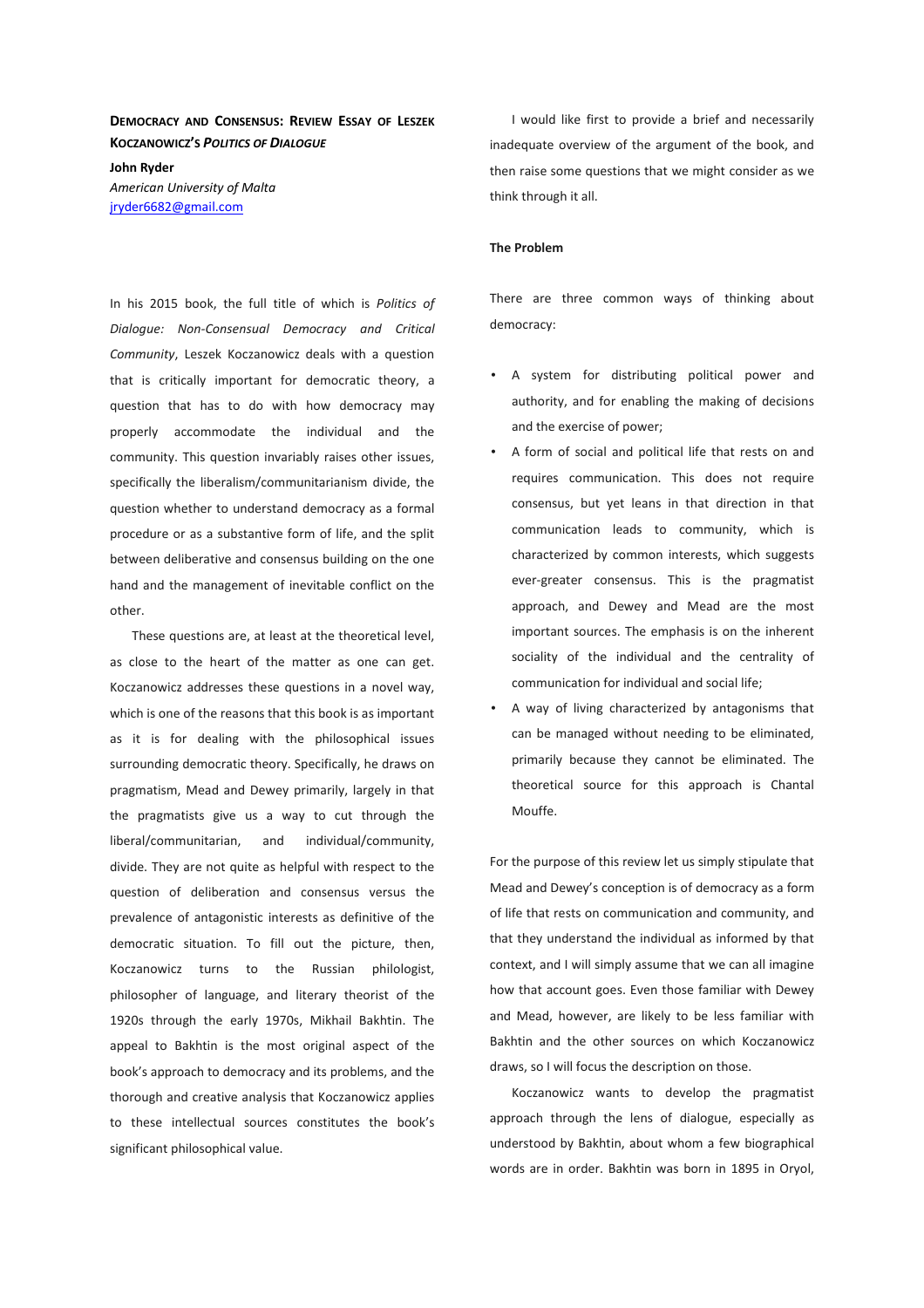Russia, and died in 1975 in Moscow. He early ran afoul of Stalin and spent some years in internal exile in Kazakhstan before returning to Moscow during the war. He later moved back to Kazakhstan for some years before returning to Moscow. He was active throughout these decades, though many of his works were published only in the later years of Soviet times. Though there were small groups of scholars around him, what were called 'Bakhtin Circles", from the 1920s, the depth of his intellectual accomplishments did not become widely apparent until the 1960s. Many of his works have been available in English and in other languages for quite a few years now, so he has entered into the world's intellectual milieu in ways that we are still only beginning to explore. This book is a significant step in that process.

Bakhtin and his circle developed a dialectical theory of language and linguistic meaning, dialectical in the sense that an utterance is a complex constituted by its elements in relation to one another. The elements include semantic theme, general social and linguistic context, speaker's intentions, etc. This approach constitutes a break in linguistic theory from some approaches that rely heavily on rule following as the source of linguistic meaning. Koczanowicz says that something like Bakhtin's dialogical approach allows us to accommodate the pragmatist concept of democracy as rooted in social interaction, and he says explicitly that "I am going to reconstruct his (Bakhtin's) concept of language and dialogue as the foundation of a social theory of democracy."  $(p. 44)^{1}$  Part of what enables this is the idea that verbal utterance is always a result of complex social interactions, so that consciousness itself is a consequence of social interactions, a very pragmatist-sounding proposition.

Neither Bakhtin nor Koczanowicz put it this way, but one could say that language is ordinally structured in the

112

 $\overline{a}$ 

sense that its elements prevail as elements of utterance and linguistic meaning only in their relations with one another. This means that their relations are constitutive, which is the basic idea of ordinality. This feature of Bakhtin's view is, one might say, the very thing that points in the direction of Dewey and Mead, because they also worked with the idea of constitutive relations.

For Bakhtin and the people influenced by him, one of whom discussed by Koczanowicz was Valentin Voloshinov, one important ingredient or element in the social generation of language and linguistic meaning is ideology, for the simple reason that ideology in one or more senses is inevitably an element of social life. This idea gave Bakhtin' thought a Marxist hue and facilitated a dialogue with Marxism. (pp 46-48) There was also, Koczanowicz points out in some detail, a similar connection with Soviet psychology of the time, especially Lev Vygotsky, a brilliant psychologist who died at aged 37 in 1934.

The importance of ideology in the construction of meaning is, as Bakhtin saw it, one of the respects in which language, meaning, and context are social phenomena and social constructions. Another sense in which this is the case is in Bakhtin's account of utterance, as opposed to sentence. Here Bakhtin comes close to Mead's idea of 'taking the role of the other', though Bakhtin is more interested in meaning, while Mead more in the construction of shared action. (p 50) In the end Koczanowicz is interested in Bakhtin's idea of 'hybridization', by which he means mixing different social languages in one dialect. Specifically, he is interested in how it is "a means of creating a new social language...which fits a new social situation through the resolution of conflicting tendencies already residing in the language." (p 60) He refers here to a strategy he will need to deploy in his treatment later on of nonconsensual democracy.

One other concept for which Bakhtin is justly well known is his idea of 'carnival'. He developed this idea in a work on Rabelais, for which he received his Candidate degree at the Institute of World Literature in Moscow in

 $1$  All page references in the text are to Leszek Koczanowicz, *Politics of Dialogue: Non-consensual Democracy and Critical Community*, Edinburgh, UK: Edinburgh University Press, 2015.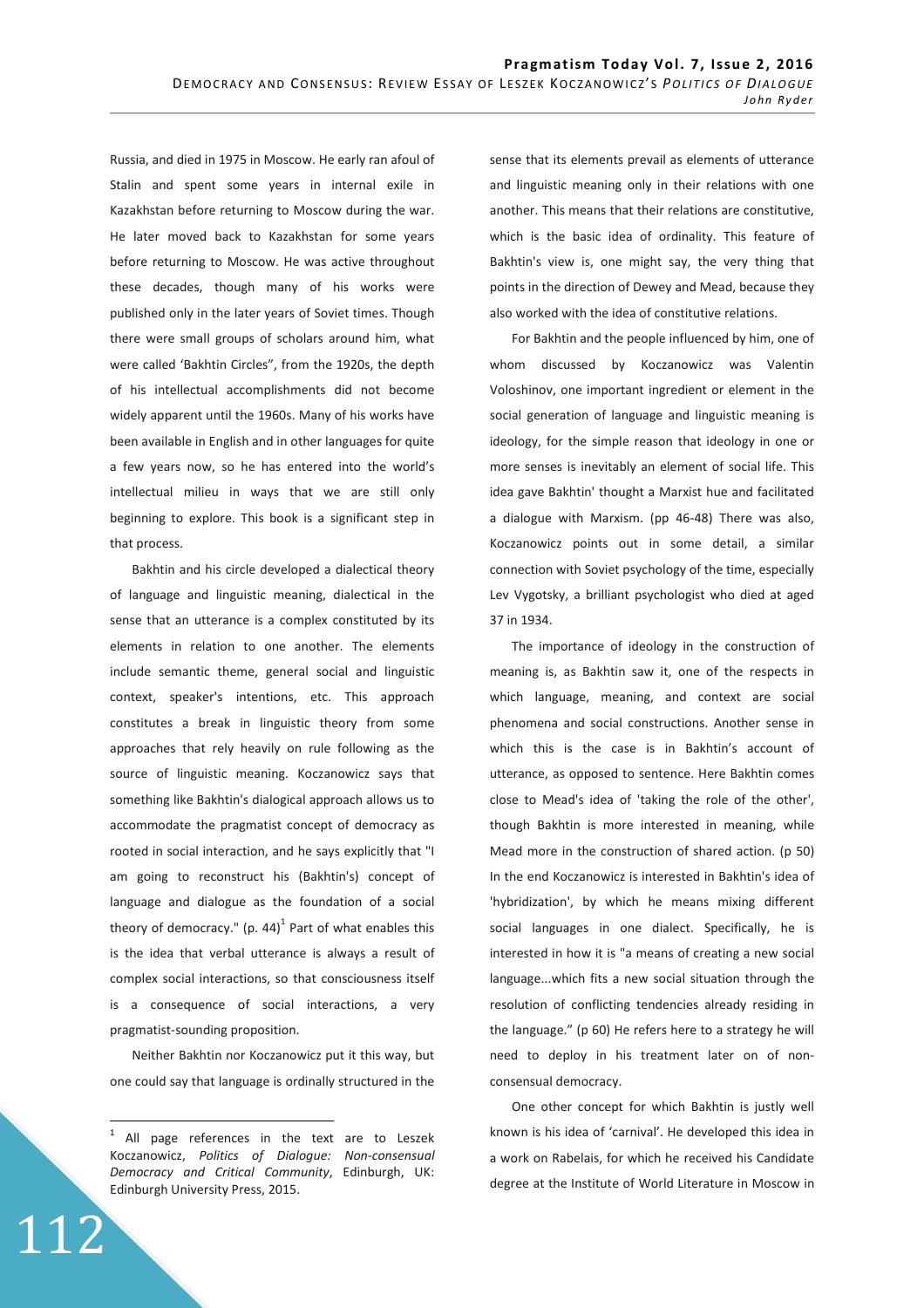1949, after some controversy. His idea, as I understand it, is that while we can expect ideology and other features of the social landscape to influence meaning, and therefore consciousness, it does not follow that meaning and consciousness necessarily conform to prevailing social ideology and mores. Bakhtin's account of how meaning as resistance is possible is through the idea of carnival. As Koczanowicz puts it:

…a carnevalesque potential can be regarded as incorporated in human relations – i.e. in dialogical relations. Carnival is a perfect incarnation of one of the moments of human existence, with its capacity to build authentic bonds, despite the prevailing social and political obstacles (p 78)

Another way to put this, we might say, is that carnival represents the condition in which the various aspects and dimensions of language and the communicative context generally enable the generation of meaning, individually and communally, that is capable of breaking through dominant forms of meaning and constituting creative expressiveness. As Koczanowicz puts it, "Carnival comprises all the features of free communication. Heteroglossia, hybridization, mixing languages of different social origins – all phenomena so thoroughly explored by Bakhtin – find their embodiment in carnival…Thus, carnival and communication are inextricably intertwined, as carnival demarcates the borders of a free and equal dialogue." (pp 84-85)

Koczanowicz worries about the split or duality between "individualized existence and objectified culture", or between "language as system and language as action." (pp 66-67) The reason this concerns him is that these 'splits' have to be understood properly if we are to develop a workable and valuable understanding of democratic politics. Bakhtin's ideas provide a way, he argues, to understand how various aspects of our social, communicative, and political environments hang together in mutually constitutive ways, so that a theory of democracy may be developed that does justice to our circumstances without requiring unrealistic expectations:

First, Bakhtin's notion of dialogue gives us the possibility to build a non-consensual model of democratic society. In such a model, democracy does not require a consensus, but rather a certain kind of understanding...Second, his concept of dialogue assumes that there is a continuation between everyday life and politics...Third, Bakhtin's concept of carnival entails that democratic society is an activation of the potential embedded in all human relations. (p 85)

### **Individual and Community**

With Mead, Dewey, and Bakhtin in the background, Koczanowicz can turn directly to the issues in political theory and the theory of democracy that concern him. The main issue is that societies and polities consist of individuals and communities. Individuals can be expected to have diverse ideas, values, commitments, etc., while a community requires common principles, law, and institutions. Liberalism has handled this divergence by relegating the diversity to the private sphere, and by creating institutions that are intended to manage individual diversity and produce a common public or community life.

The problem is that liberalism's way of handling the issue is not adequate. First, it removes the richness of individual life from politics, by making the content of social life and meaning irrelevant to the political process, and this appears unsustainable. Second, as Dewey and Mead have it, democracy is anyway a form of life, in the Wittgensteinian sense, in which case the shared commitments of the community cannot be divorced from the diversity of individual values because to do so would be to divorce the form of life from people's lives, an evident absurdity.

If the traditional liberal solution to the problem of the individual and the community is in the end no solution at all, what do we do? As Koczanowicz puts it, there is a right wing and a left wing alternative to liberalism. The traditional right wing is rooted in romanticism and in the reaction to the enlightenment and the French Revolution, which is that the individual has her identity and defining traits by virtue of the

# 113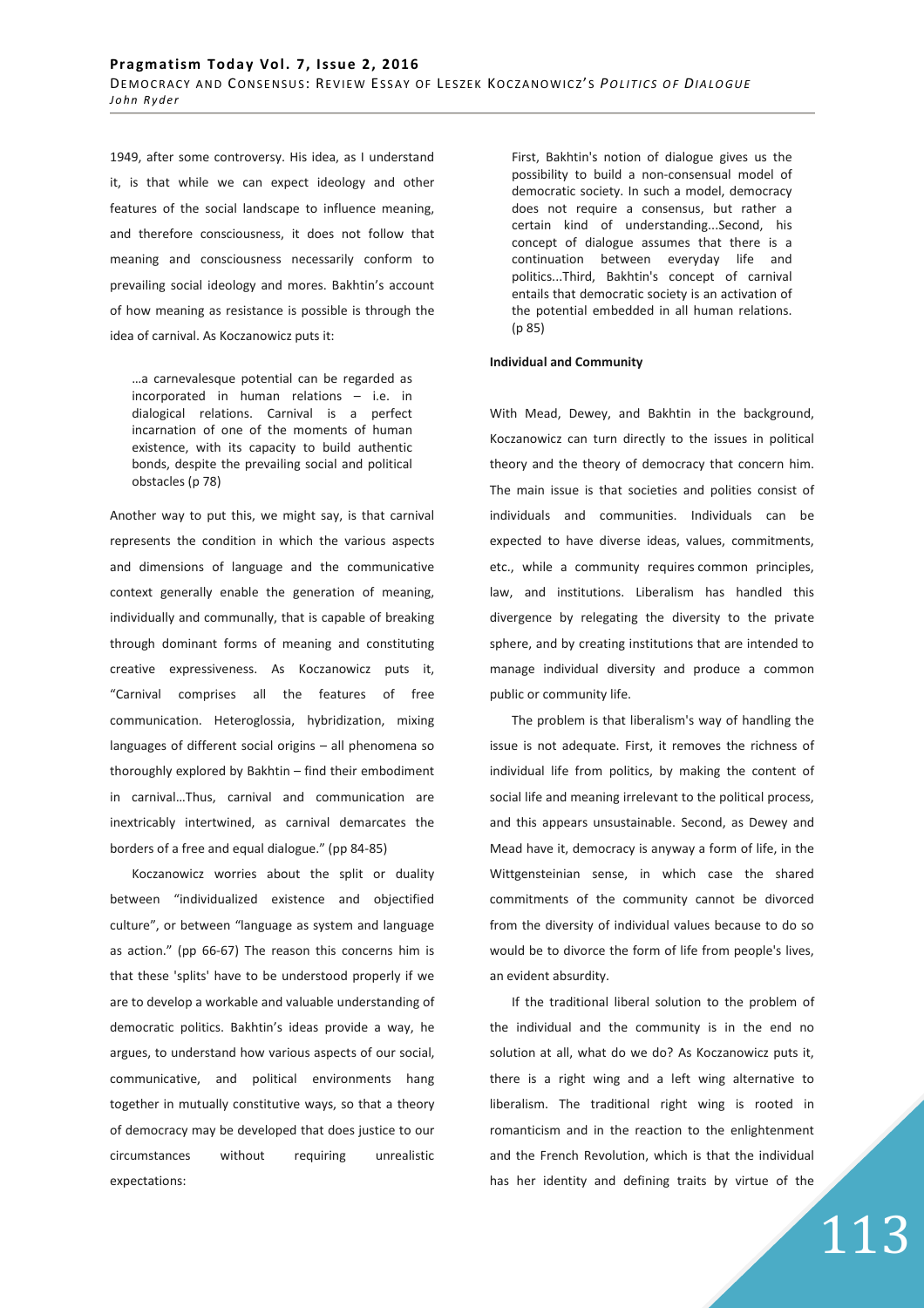community, and that community is grounded in nation and ethnicity. The nation state on this view constructs the individual. The 20th century right wing alternative is best expressed in Carl Schmitt, who dispenses with the romantic grounding in blood and soil and emphasizes instead the exercise of power in a perpetual friend/enemy conflict.

On the left wing side, the traditional view is Marx's, according to which the economic structure of a society frames an individual's identity and general character. Thus class divisions and class struggle define both community and individual life. The 20th century left wing alternative is best expressed in Gramsci, specifically in his idea of hegemony. Hegemony is ideological, and therefore cultural, and the emphasis on culture moves Gramsci away from the more economically determinist directions in which some Marxism developed. Its upshot, though, is that individuals are rooted in the hegemonic power of culture and ideology as articulated by those with the power to do so.

If the romantics are wrong, and Koczanowicz thinks they are, and if community formation is not an automatic function of nation and ethnicity, or 'blood and soil' as it has been put, then we have to look at the actual mechanisms of community formation, and this involves the state.

Neither of the two most prominent forms of recent and current political theory and practice, totalitarianism and liberalism, can handle community. The totalitarian state attempts to build community on ideologically framed values, and to the extent that it succeeds, it subsumes the individual into the state. The liberal state, by contrast, cannot accept any developed sense of community because it prioritizes the individual, which is the reason that liberal democracy tends to divorce procedure from substance so that democracy becomes a set of rules to determine the exercise of state power. (p 104)

And the question of freedom folds into this discussion. On the liberal side freedom is an individual achievement and condition. On the other side, freedom can be realized

114

only in community. This dispute played out in the 20th century struggles among fascism, communism, and liberalism, and, I might add, it continues to play out in what some describe as an east-west divide, or a struggle between religious fundamentalism and secularism. We may be able to avoid those two unhappy dichotomies if we can accept Koczanowicz's argument that at bottom this is a debate about the political dimension of social life.

Koczanowicz works through several different generally communitarian approaches to the problem - Sandel, MacIntyre, Taylor, Nancy, and Agamben - but finds none of them satisfactory. (pp 108 - 118) Traditional approaches to community, like much other philosophy, have tended to divorce our understanding of it from its material and socio-historical constitutive elements. Because of this, the standard concepts of community tend to run up against the lived realities of both individuals and communities. So one feature of our conception of community has to be its materiality. The pragmatists have been good on this, and Shusterman has been indispensable. There are also important connections with other figures who understand the complexity, including the materiality, of individuals and communities, specifically Helmuth Plessner and Pierre Bourdieu. (pp 118-130) Rorty and Habermas have also tried to deal with this question, but their ideas tend to make a public/private split, which in the end is untenable.

Koczanowicz says that there are four criteria that an adequate conception of community requires:

- 1) bringing together the public and private spheres;
- 2) promoting critical identification with tradition and, at the same time, fostering openness to other traditions so that particularist identities can always be negated;
- 3) providing a basis for democracy and reacting flexibly to democratic transformations; and
- 4) combining universal regulatory principles with specific ways of realizing them through reliance on emotions and bodiliness. (p 136)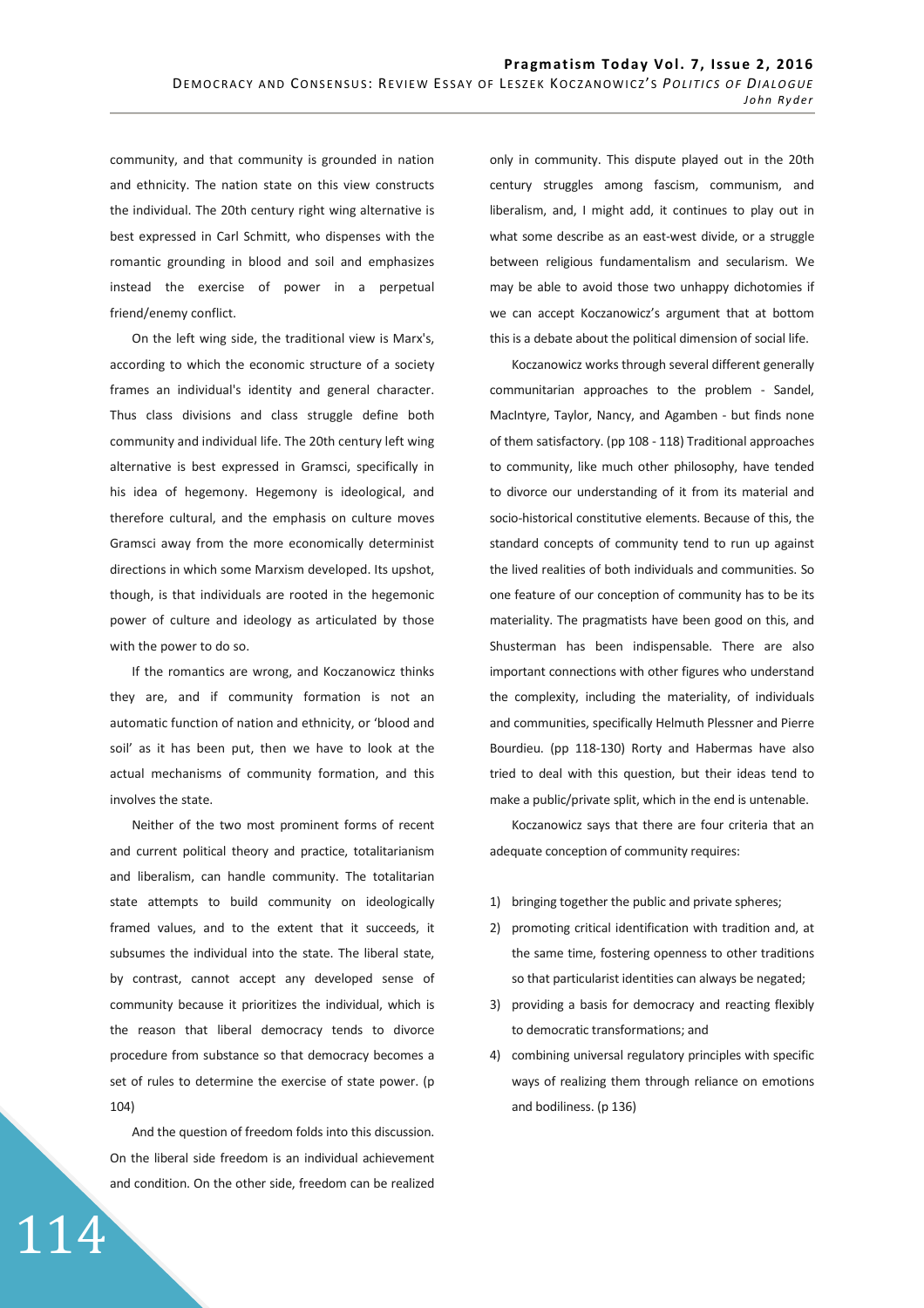To meet these criteria he proposes the concept of 'critical community', drawing on Bakhtin, Dewey, and Mead. The pragmatists are important because of their understanding of how interaction and communication shape individuals, and through Mead's idea of taking the perspective of the other. They are supplemented by Bakhtin because of his account of how language acts to enable social relations. In particular there are four reasons Bakhtin is important: 1) language is language in action, 2) dialogue is an ongoing effort to achieve understanding, not consensus, 3) the communicative context is one characterized by ideological struggle, and 4) language and traditions undergo continual revision. (pp 137-138) Moreover, critical community requires critical dialogue, and the possibility of successful critical dialogue depends on three factors: 1) the size of the community, 2) the form of political institutions that shape dialogue, for example the nation state, or 'supranations' like the EU, and 3) immediacy, i.e. direct dialogue.

### **Community and Democracy**

In the book's final chapter Koczanowicz poses the question how we should understand community? A more specific question we may ask is whether there are such things as political communities? Koczanowicz's answer is 'yes', and they are, he says, "a system of habits or forms of life that make up a structure superimposed over a critical community." (p 150) What, we may further ask, is the mechanism that ensures the functioning of the political community? There are, he says, two possible approaches: the first is that conflict is inherent in politics, and the second is that compromise is possible, and pursuing compromise distinguishes democratic polity from other sorts. In the end, he argues, "the political form of critical community is provided by non-consensual democracy." (p 153)

Chantal Mouffe is the foil here. She presents two senses of democratic politics. The first is dialogic, deliberative, and consensual, which treats democracy as a way of reconciling competing interests, and the second is agonistic, which holds that conflict is inherent, and so consensus is illusory, and therefore democratic politics looks to establish hegemony rather than consensus. (p 156) Koczanowicz's view is that non-consensual democracy is a third way between Mouffe's two alternatives because it allows for the achievement of understanding without necessarily agreement and consensus. His 'critical community' "adopts a critical and reflexive attitude to its own tradition, whereby a self emerging within the community is a dialogic self..." (p 158) This dialogical understanding of the self and community requires not shared identity formation, as for example would communitarianism, but merely similarities, and it contributes to the formation of similarities. (p 160)

This is the alternative to liberalism, communitarianism, totalitarianism, and antagonism, and it is made possible by the philosophical conceptions of self, society, meaning, action, language, and dialogue of, above all, Dewey, Mead, and Bakhtin.

## **Comment**

 $\overline{a}$ 

That, in an overview, is the position of the book and the argument for it. As it happens I tend to think that Koczanowicz is pretty much on the mark here, for several reasons:

- 1) The constitutive relationality that he locates in Dewey, Mead, and in Bakhtin, is, I would argue and have argued elsewhere, $2$  the approach to things that is more fruitful than the alternatives;
- 2) He is right to argue that traditional liberalism does not properly account for the sociality of individuals, and traditional communitarianism cannot adequately take account of the fact that meaning and consciousness

115

<sup>2</sup> See for example John Ryder, *The Things in Heaven and Earth: An Essay in Pragmatic Naturalism*, New York, NY: Fordham University Press, 2013.